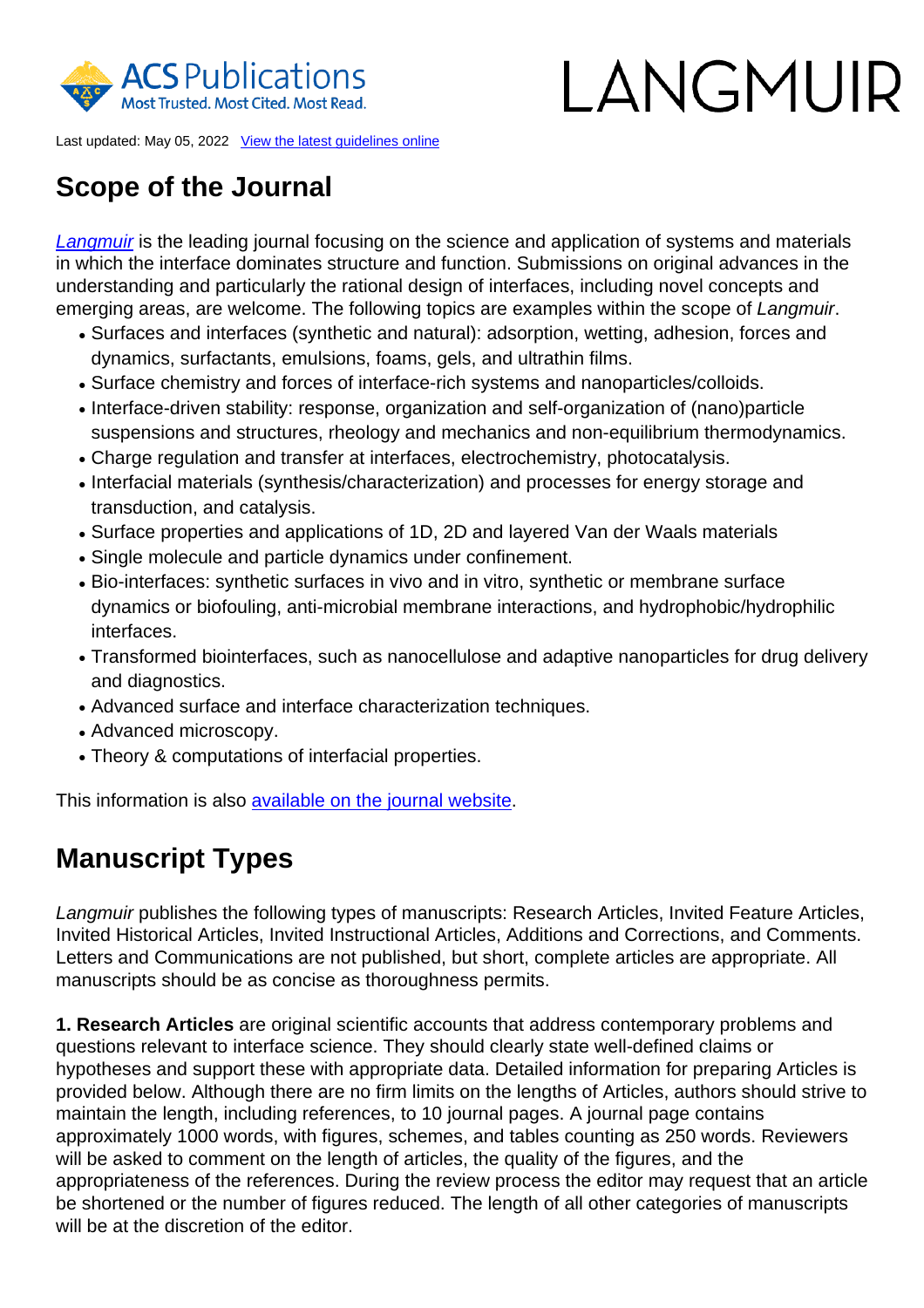**2. Perspectives** are brief reports (3-5 journal pages) summarizing an emerging research are or finding of particular interest in which the interface dominates structure and function. Perspectives can also elaborate on important unanswered questions and approaches being taken to address them. These reports are not intended to be comprehensive looks at the field, but rather to place a particular research finding or emerging area into broader context.

Perspectives are typically ~4000 words (~4 figures/tables) and must contain a brief abstract of ~120 words and ~20 references. Perspectives include a graphical Table of Contents entry. The articles should also include a brief biography for each author. Portrait photograph(s) are optional but appreciated. Biographies should contain no more than four to five sentences describing the Author's education, previous and current positions, and scientific interests. These articles are written exclusively at the invitation of the Editor and an expert review will be provided.

**3. Invited Feature Articles.** Generally, experts in a field who have made important contributions to a specific topic in recent years will be invited by an editor to contribute an Invited Feature Article to Langmuir. Individuals may however send a proposal (one-page maximum) for a Feature Article to the Editor-in-Chief [\(eic@langmuir.acs.org\)](mailto:eic@langmuir.acs.org) for consideration. The proposal should contain a title, a short description (~400-word) of the topic, and a list of 5-10 lead references that might form the foundation of the final manuscript.

Invited Feature Articles are intended to be a general overview of the authors' own work or a critical survey of recent work in the subfield of interface science, written to capture interest and inform specialists in other subfields as well. A Feature Article consists of either of the following: (a) clear and concise summary of the most recent activity of the author and their research group with the broad readership of Langmuir in mind; or (b) a concise review of a rapidly changing or emerging area. The latter type is intended to be suitable for early-career authors, and should give a snapshot of key contributions to the well-defined topic that is the subject of the Feature Article. These articles should contain the following: (1) an introduction that familiarizes readers with the presented work and outlines the important questions to which answers are being sought; (2) a critical evaluation of interesting, new, and recent contributions by the author, or others to the field; (3) a summary that mentions possible future directions and some speculation about the most important of these.

The maximum limit on these articles are 12 journal pages, ~ 120 references, and 15 graphical elements (including figures, charts, tables, etc.). The Abstract, placed immediately after the listing of authors, should briefly summarize in less than 300 words the results and significance of the review.

**4. Invited Historical and Instructional Articles.** Generally, appropriate authors will be invited by an editor to contribute an Invited Historical or Instructional Article to Langmuir. Individuals may, however, send a proposal (two-page maximum) for such an article to the Editor-in Chief for consideration. Upon invitation, the editor will provide detailed instructions for preparing the invited article.

- Invited Historical Articles provide a historical perspective on the development of an interesting aspect of interfacial science. They are intended to provide the community with a balanced view of seminal advances in the field, including the chronology of those advances. A section speculating on future trajectories may be included.
- **Invited Instructional Articles** are practical guides on performing specific types of experimental procedures relevant to interface science. Generally these will be relatively new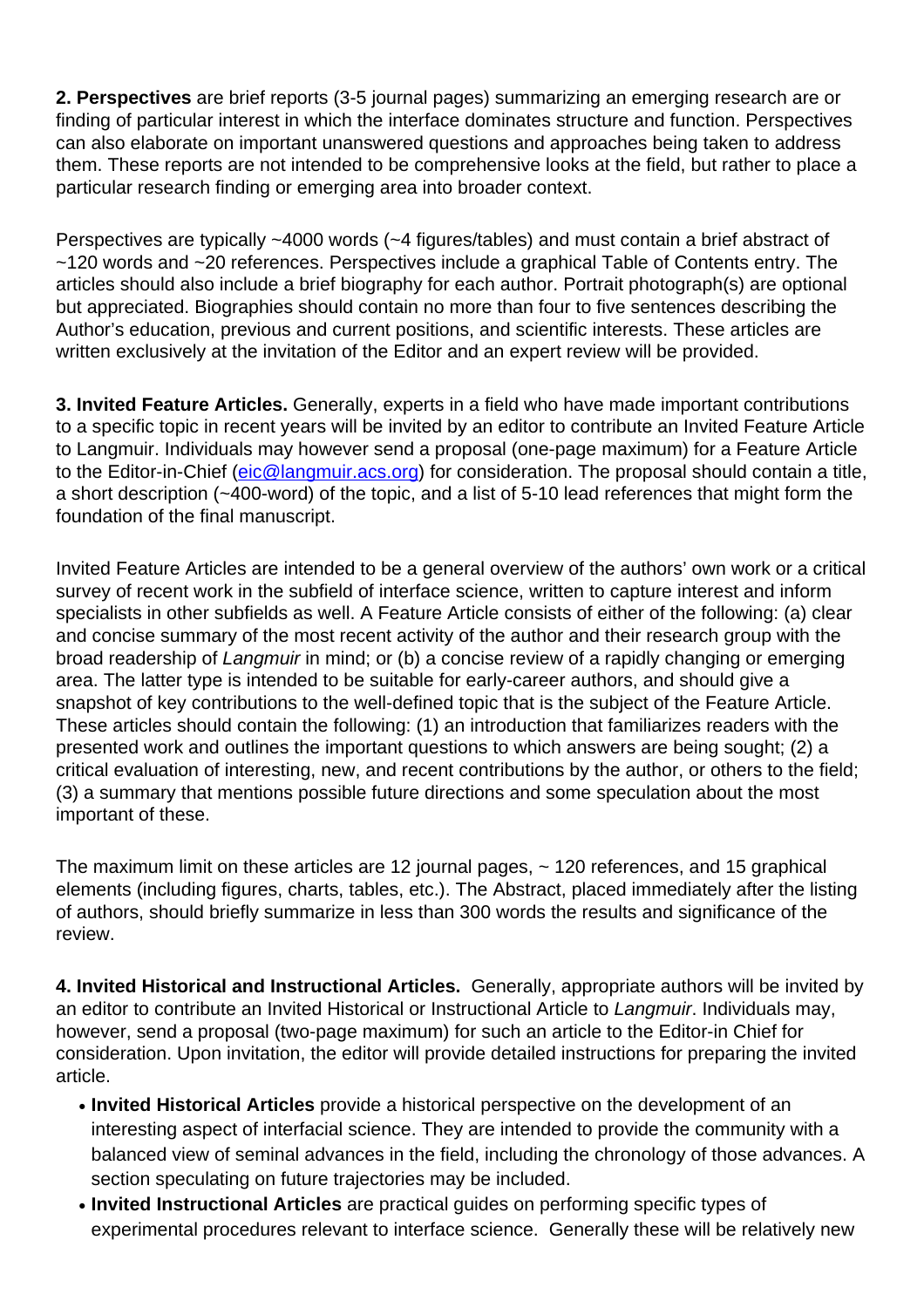types of experimental procedures that have not been widely adopted but that could be broadly useful to the community served by Langmuir. A successful Instructional Article will lead the uninitiated reader (perhaps in the initial stages of graduate studies) through the steps necessary to obtain reliable data from an experimental procedure without focusing on one model or type of equipment.

The maximum limit on these articles are 12 journal pages, ~ 120 references, and 15 graphical elements (including figures, charts, tables, etc.). The Abstract, placed immediately after the listing of authors, should briefly summarize in less than 300 words the results and significance of the review.

**5. Comments** are brief responses to articles published in Langmuir and should be no more than two manuscript pages in length. A Comment could be a respectful presentation of an alternative points of view to one that has appeared in a recent issue of Langmuir. It could point out perceived errors in approaches, results, or conclusions. The authors of the original Article will be offered the opportunity to submit a response to the Comment, but the thread will be terminated at that point. Both Comments and responses to Comments will be peer-reviewed, and the author(s) of the original Article will be invited to review the Comment and the author of the Comment will be invited to review the response.

# **ACS Publishing Center**

While this document will provide basic information on how to prepare and submit the manuscript as well as other critical information about publishing, we also encourage authors to visit the [ACS](http://publish.acs.org/publish/) [Publishing Center](http://publish.acs.org/publish/) for additional information on everything that is needed to prepare (and review) manuscripts for ACS journals and partner journals, such as

- [Mastering the Art of Scientific Publication,](https://pubs.acs.org/page/vi/art_of_scientific_publication.html) which shares editor tips about a variety of topics including making your paper scientifically effective, preparing excellent graphics, and writing cover letters.
- Resources on [how to prepare and submit a manuscript](https://publish.acs.org/publish/manu_prep_sub) to ACS Paragon Plus, ACS Publications' manuscript submission and peer review environment, including details on selecting the applicable [Journal Publishing Agreement.](https://pubs.acs.org/page/copyright/journals/jpa_index.html)
- [Sharing your research](https://publish.acs.org/publish/research_share_and_oa) with the public through the ACS Publications open access program.
- **[ACS Reviewer Lab](https://institute.acs.org/courses/acs-reviewer-lab.html)**, a free online course covering best practices for peer review and related ethical considerations.

# **Manuscript Preparation**

#### **Submit with Fast Format**

All ACS journals and partner journals have simplified their formatting requirements in favor of a streamlined and standardized format for an initial manuscript submission. Read more about the requirements and the benefits these serves authors and reviewers [here.](https://pubs.acs.org/page/publish/fast_format)

Manuscripts submitted for initial consideration must adhere to these standards:

• Submissions must be complete with clearly identified standard sections used to report original research, free of annotations or highlights, and include all numbered and labeled components.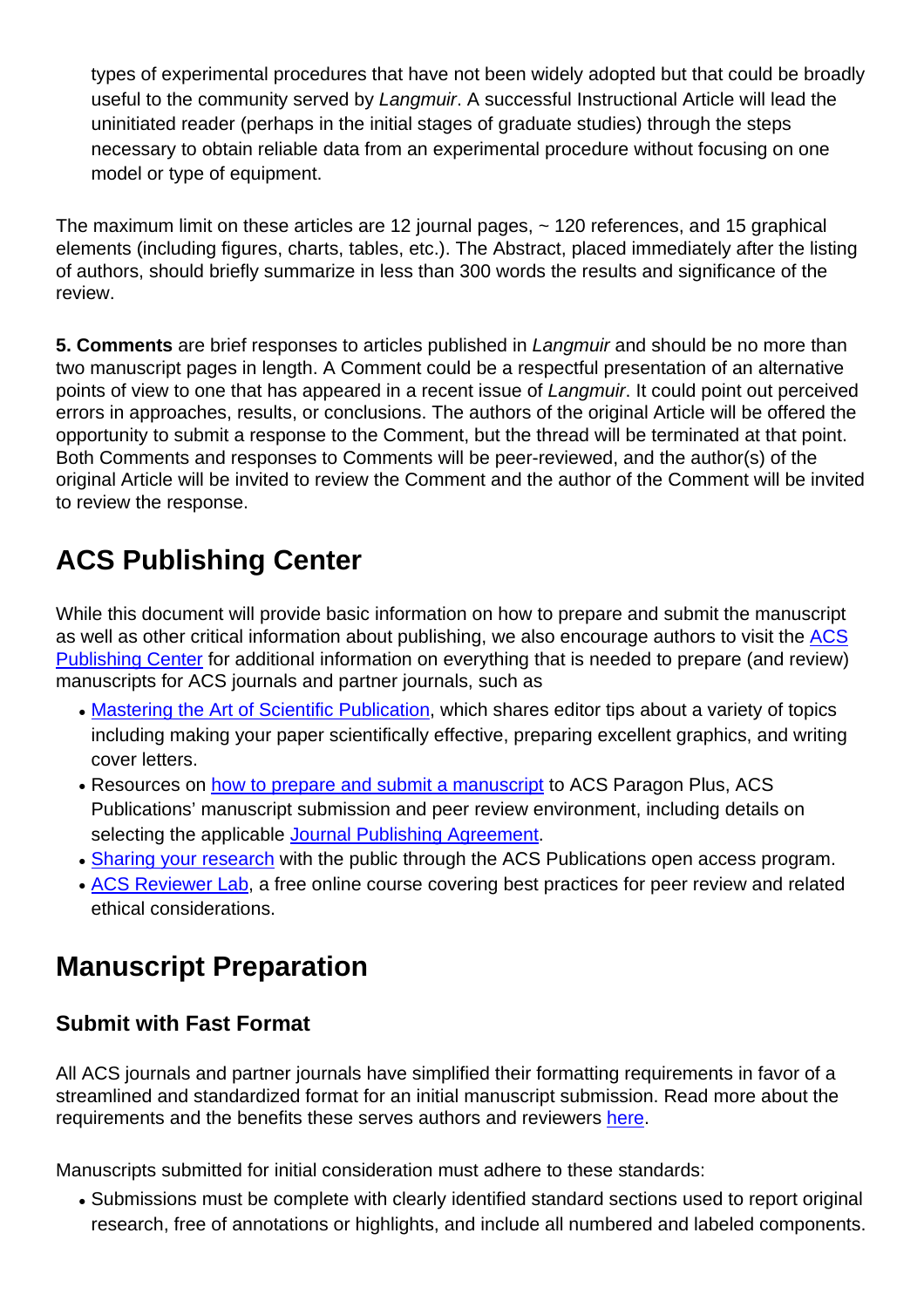- Figures, charts, tables, schemes, and equations should be embedded in the text at the point of relevance. Separate graphics can be supplied later at revision, if necessary.
- When required by a journal's structure or length limitations, manuscript templates should be used.
- References can be provided in any style, but they must be complete, including titles. For information about the required components of different reference types, please refer to the [ACS Style Quick Guide.](https://pubs.acs.org/doi/full/10.1021/acsguide.40303)
- Supporting Information must be submitted as a separate file(s).

#### **Document Templates and Format**

The templates facilitate the peer review process by allowing authors to place artwork and tables close to the point where they are discussed within the text. Learn more about document templates [here](https://pubs.acs.org/page/langd5/submission/authors.html#templates).

General information on the preparation of manuscripts may also be found in the [ACS Guide to](https://pubs.acs.org/series/styleguide) [Scholarly Communication](https://pubs.acs.org/series/styleguide).

#### **Acceptable Software, File Designations, and TeX/LaTeX**

See the list of [Acceptable Software](http://pubs.acs.org/page/4authors/submission/software.html) and appropriate [File Designations](http://pubs.acs.org/page/4authors/submission/choosing_filetypes.html) to be sure your file types are compatible with ACS Paragon Plus. Information for manuscripts generated from [TeX/LaTeX](https://pubs.acs.org/page/4authors/submission/tex.html) is also available.

## **Cover Letter**

A cover letter must accompany every manuscript submission. During the submission process, you may type it or paste it into the submission system, or you may attach it as a file.

A letter to the Editor-in-Chief should accompany the manuscript and contain the following elements in addition to a general description of the submission:

- A short explanation of why the manuscript is appropriate for Langmuir.
- A description of any Supporting Information and/or review-only material.

## **Manuscript Text Components**

The elements of a Langmuir Article are provided below. The order of the sections indicated in this list should be the same as those appearing in the manuscript. Manuscripts may be single or double spaced, or authors may use a special template provided [here](https://pubs.acs.org/page/langd5/submission/authors.html#templates). The preparation of Invited Feature Articles, Invited Historical and Instructional Articles, Additions and Corrections, and Comments may vary, and authors of these types of articles should consult the previous section and/or the appropriate editor for detailed guidance.

## **Title**

Titles are of great importance for information retrieval and should be carefully constructed for this purpose. They should be clear, concise, and reflect the emphasis and content of the manuscript. Avoid acronyms and words such as "First", "Novel", "Facile", and "One-Pot".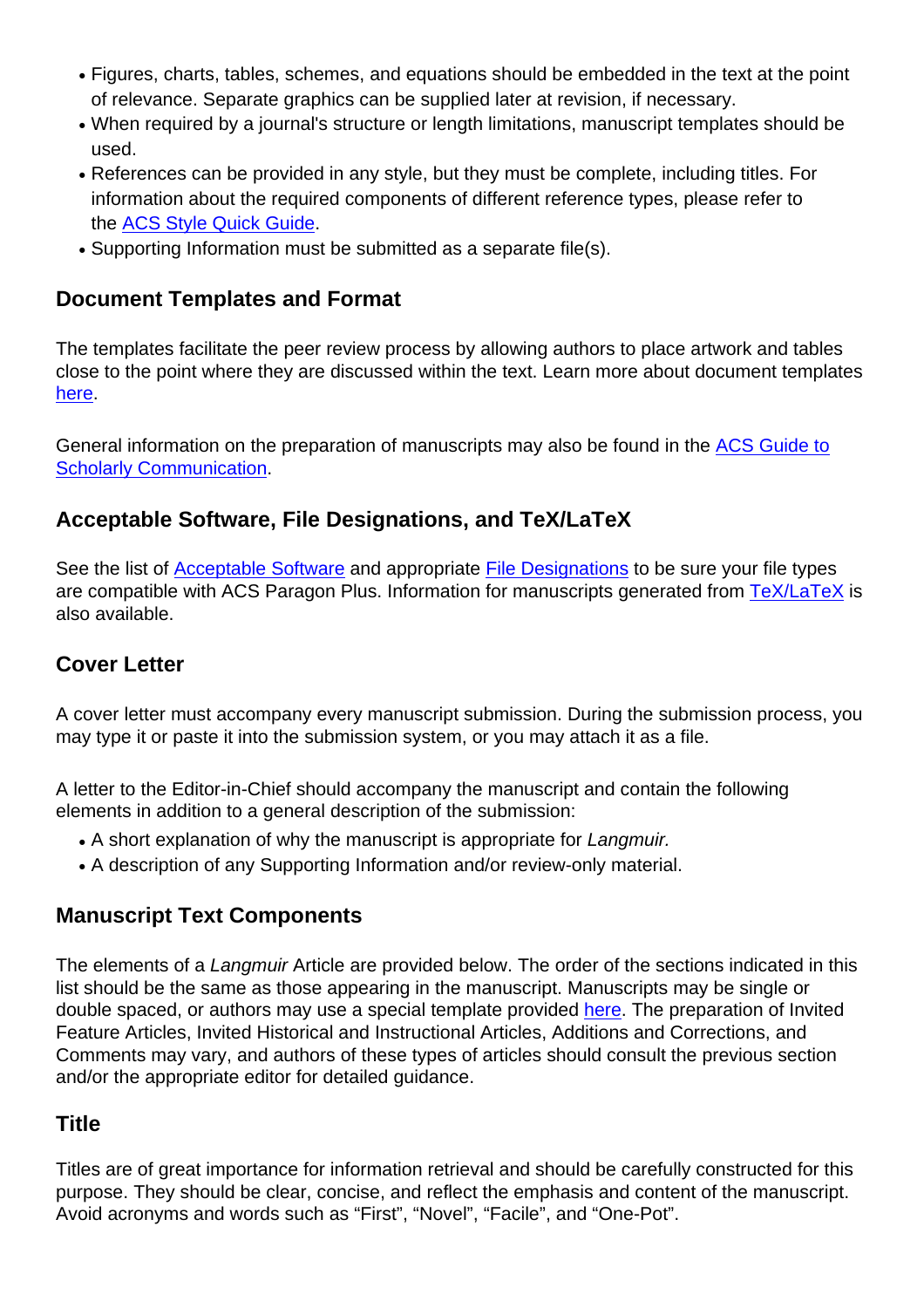# **Author List**

Bylines should include all those who have made substantial contributions to the work. To facilitate indexing and retrieval and for unique identification of an author, use first names, initials, and surnames (e.g., John R. Smith) or first initials, second names, and last names (e.g., J. Robert Smith). At least one author must be designated with an asterisk to indicate the person to whom readers may send correspondence.

The author who submits the manuscript for publication accepts the responsibility of notifying all coauthors that the manuscript is being submitted. Deletion of an author after the manuscript has been submitted requires a confirming letter to the Editor-in-Chief from the author whose name is being deleted. For more information on the ethical responsibilities of authors, see the [Ethical](http://pubs.acs.org/ethics) [Guidelines to Publication of Chemical Research](http://pubs.acs.org/ethics).

## **Abstract**

The abstract should state concisely the scientific problem(s) or hypotheses addressed in the Article, the approach taken to resolve it, and the key results.

#### **Text**

The text of Articles should be subdivided into the following sections: Introduction, Experimental Section, Results and Discussion, and Conclusions. These sections should not be numbered in the manuscript. The Introduction should explicitly state the scientific problem(s) or hypotheses described in the article, and it should explain why this problem is of fundamental importance to the field of interface science. The Introduction should also give a concise and balanced account of the scientific literature that frames the content of the Article. The Experimental Section should contain a complete description only of the procedures and materials that are essential to understanding the Results and Discussion. Authors must emphasize any unexpected, new, and/or significant hazards or risks associated with the reported work. This information should be in the experimental details section of the article. Additional experimental details and lengthy discussions of procedures should be placed in the Supporting Information. The results and discussion should be combined within a single section.

#### **References and Footnotes**

**References and explanatory notes should be grouped after the main text.** They should be numbered consecutively in the order in which they are first mentioned in the text. References must be individually numbered. Unpublished references must be provided as Information for Review Only during the submission process. Self-citations are limited to 25% of the total, though exceptions can be made upon consultation with the editor. Editors reserve the right to limit the total number of citations and the number of self-citations.

References upon initial submission should adhere to the guidelines for Review Ready Submission (page 4 of this document). For publication, references should adhere to the normal ACS journal format and should include the following components: author names, article titles, [CAS Source](http://cassi.cas.org/) [Index](http://cassi.cas.org/) (CASSI) journal abbreviations, proper punctuation and arrangement, and full page ranges. Examples are provided below.

## **Reference Format:**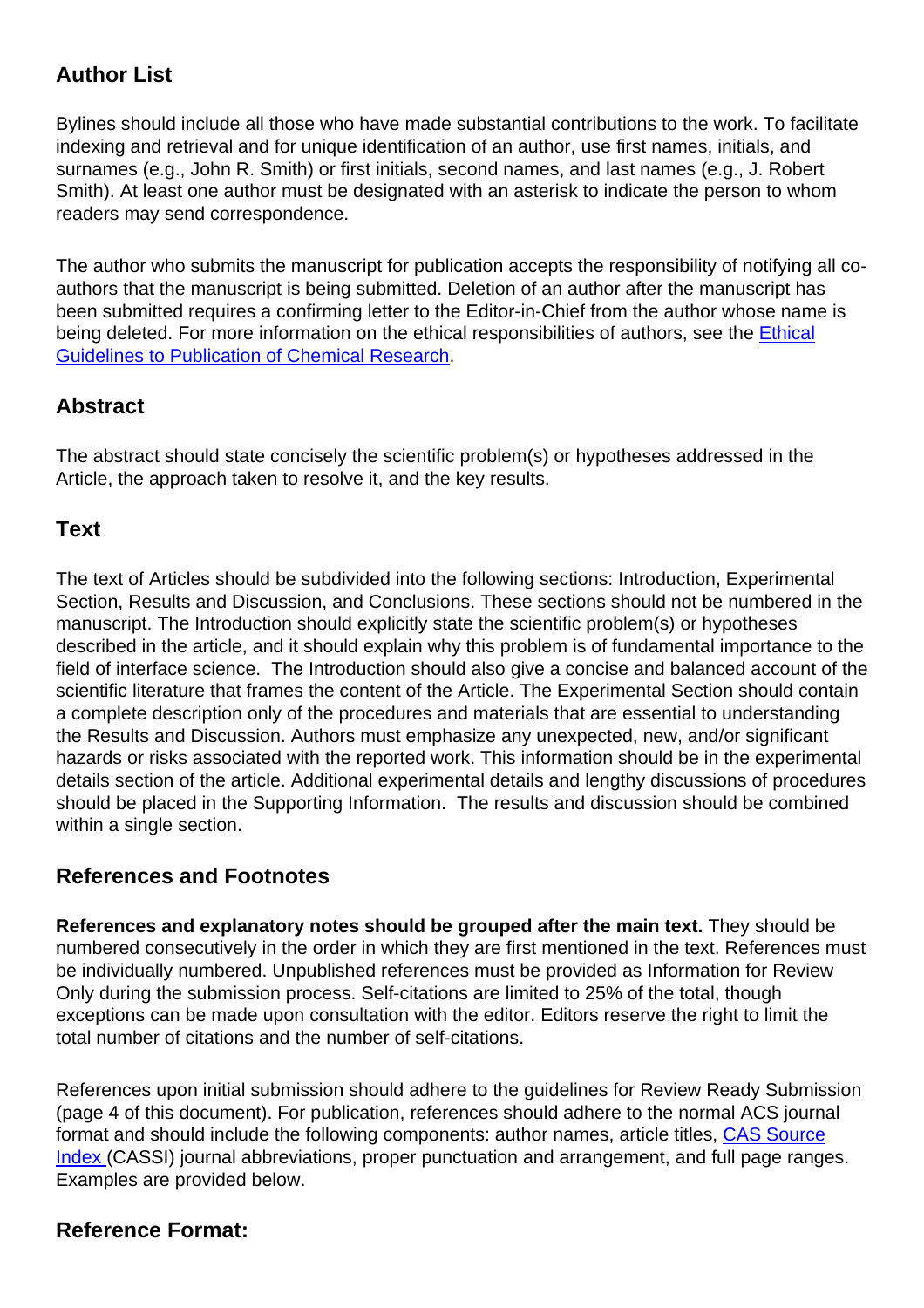- 1. Boisselier, E.; Astruc, D. Gold Nanoparticles in Nanomedicine: Preparations, Imaging, Diagnostics, Therapies and Toxicity. Chem. Soc. Rev. **2009**, 38, 1759–1782.
- 2. Ghosh, P.; Han, G.; De, M.; Kim, C. H.; Rotello, V. M. Gold Nanoparticles in Delivery Applications. Adv. Drug Delivery Rev. **2008**, 60, 1307–1315.
- 3. Sperling, R. A.; Rivera, P.; Gil, Zhang, F.; Zanella, M.; Parak, W. J. Biological Applications of Gold Nanoparticles. Chem. Soc. Rev. **2008**, 37, 1896–1908.
- 4. Giljohann, D. A.; Seferos, D. S.; Daniel, W. L.; Massich, M. D.; Patel, P. C.; Mirkin, C. A. Gold Nanoparticles for Biology and Medicine. Angew. Chem., Int. Ed. **2010**, 49, 3280– 3294.
- 5. Thomas, M.; Klibanov, A. M. Enhancing Polyethylenimine's Delivery of Plasmid DNA into Mammalian Cells. Proc. Natl. Acad. Sci. U.S.A. **2012**, 100, 9138–9143.
- 6. Rosi, N. L.; Giljohann, D. A.; Thaxon, C. S.; Lytton-Jean, A. K. R.; Han, M. S.; Mirkin, C. A. Oligonucleotide-Modified Gold Nanoparticles for Intracellular Gene Regulation. Science **2006**, 312, 1027–1030.

Authors are responsible for the accuracy of the references. Because subscribers to the Web editions of ACS journals are now able to link directly to the "CAS" tag following each reference to retrieve the corresponding abstract at Chemical Abstracts Service, the accuracy of references is critical. Further guidance on references is available in the [References chapter](http://pubs.acs.org/doi/pdf/10.1021/bk-2006-STYG.ch014) [o](http://pubs.acs.org/doi/pdf/10.1021/bk-2006-STYG.ch014)f [The ACS Style](http://pubs.acs.org/isbn/9780841239999) [Guide](http://pubs.acs.org/isbn/9780841239999).

#### **Nomenclature**

Nomenclature should conform to current American usage. If possible, authors should use systematic names similar to those in Chemical Abstracts Service and the International Union of Pure and Applied Chemistry. Chemical Abstracts (CA) nomenclature rules are described in Appendix IV of the Chemical Abstracts Index Guide. For CA nomenclature advice, consult the Manager of Nomenclature Services, Chemical Abstracts Service, P.O. Box 3012, Columbus, OH 43210-0012. A name generation service is available for a fee through CAS Client Services, 2540 Olentangy River Road, P.O. Box 3343, Columbus, OH 43210-0334, telephone: (614) 447-3870, fax: (614) 447-3747, e-mail: [answers@cas.org.](mailto:answers@cas.org)

#### **Graphics**

Graphics guidelines are available below.

#### **Supporting Information for Publication**

Authors are strongly encouraged to use Supporting Information to submit tables, graphs, spectra, mathematical derivations, experimental details, expanded discussion of peripheral points, and other information that is essential for expert reviewers to judge the work and for the work to be reproduced. Detailed information of this type may hinder the effective presentation of the main scientific points.

Note, however, that a general reader should be convinced that the data presented in the main text of the Article fully supports the conclusions. The Supporting Information will be included in the Web edition of the journal and is available free of charge. Material deposited as Supporting Information is considered to be part of the publication and should not be submitted for republication as part of a future manuscript.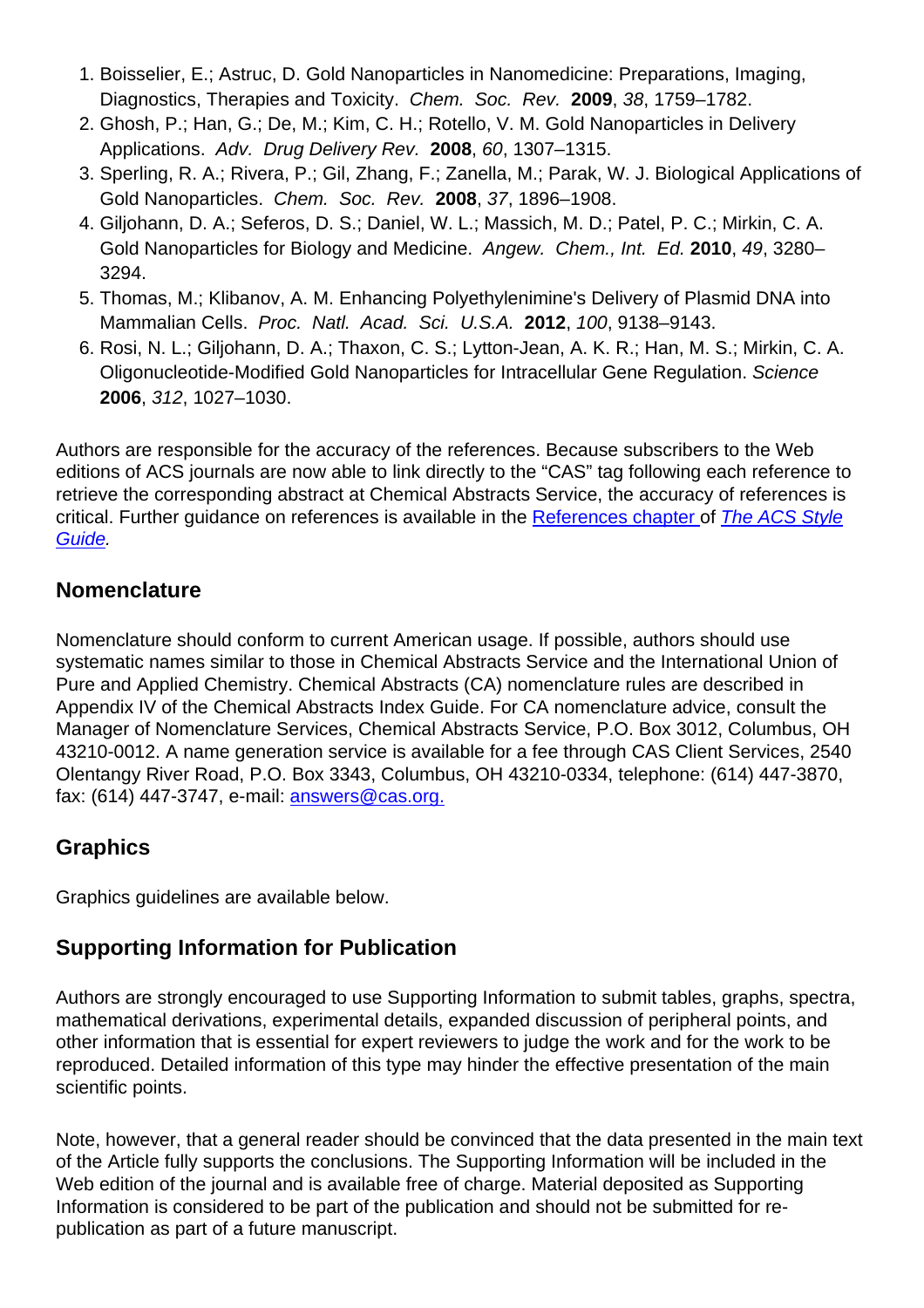Figures, tables, and other display items in the Supporting Information should be numbered in consecutive order (Figure S1, Figure S2… or Table S1, Table S2…). These identifiers may be referred to in the main text (e.g., "see Figure S1"). The pages in the Supporting Information should also be numbered consecutively (S1, S2, etc.).

Supporting Information must be submitted at the same time as the manuscript and uploaded separately to the ACS Paragon Plus Environment. A [list of acceptable file types](http://pubs.acs.org/page/4authors/submission/software.html) is available on the Web. All Supporting Information files of the same type should be prepared as a single file (rather than submitting a series of files containing individual images or structures). For example, all Supporting Information available as PDF files should be contained in a single PDF file. A cover page that provides the Article title, author names, and corresponding author's contact information should precede the Supporting Information. A table of contents should also be included on the cover page.

If the manuscript is accompanied by any supporting information files for publication, a brief description of **each** file is required. The Supporting Information paragraph and descriptions should be placed at the end of the manuscript before the list of references.

# **Supporting Information**

This information is provided to the reviewers during the peer-review process (for Review Only) and is available to readers of the published work (for Publication). Supporting Information must be submitted at the same time as the manuscript. See the list of [Acceptable Software by File](https://pubs.acs.org/page/4authors/submission/software.html) [Designation](https://pubs.acs.org/page/4authors/submission/software.html) and confirm that your Supporting Information is [viewable](http://pubs.acs.org/page/4authors/tools/viewers.html).

If the manuscript is accompanied by any supporting information files for publication, these files will be made available free of charge to readers. A brief, nonsentence description of the actual contents of each file, including the file type extension, is required. This description should be labeled Supporting Information and should appear before the Acknowledgement and Reference sections. Examples of sufficient and insufficient descriptions are as follows:

Examples of sufficient descriptions: "Supporting Information: <sup>1</sup>H NMR spectra for all compounds (PDF)" or "Additional experimental details, materials, and methods, including photographs of experimental setup (DOC)".

Examples of insufficient descriptions: "Supporting Information: Figures S1-S3" or "Additional figures as mentioned in the text".

When including supporting information for review only, include copies of references that are unpublished or in-press. These files are available only to editors and reviewers.

## **Research Data Policy**

All ACS journals strongly encourage authors to make the research data underlying their articles publicly available at the time of publication.

Research data is defined as materials and information used in the experiments that enable the validation of the conclusions drawn in the article, including primary data produced by the authors for the study being reported, secondary data reused or analyzed by the authors for the study, and any other materials necessary to reproduce or replicate the results.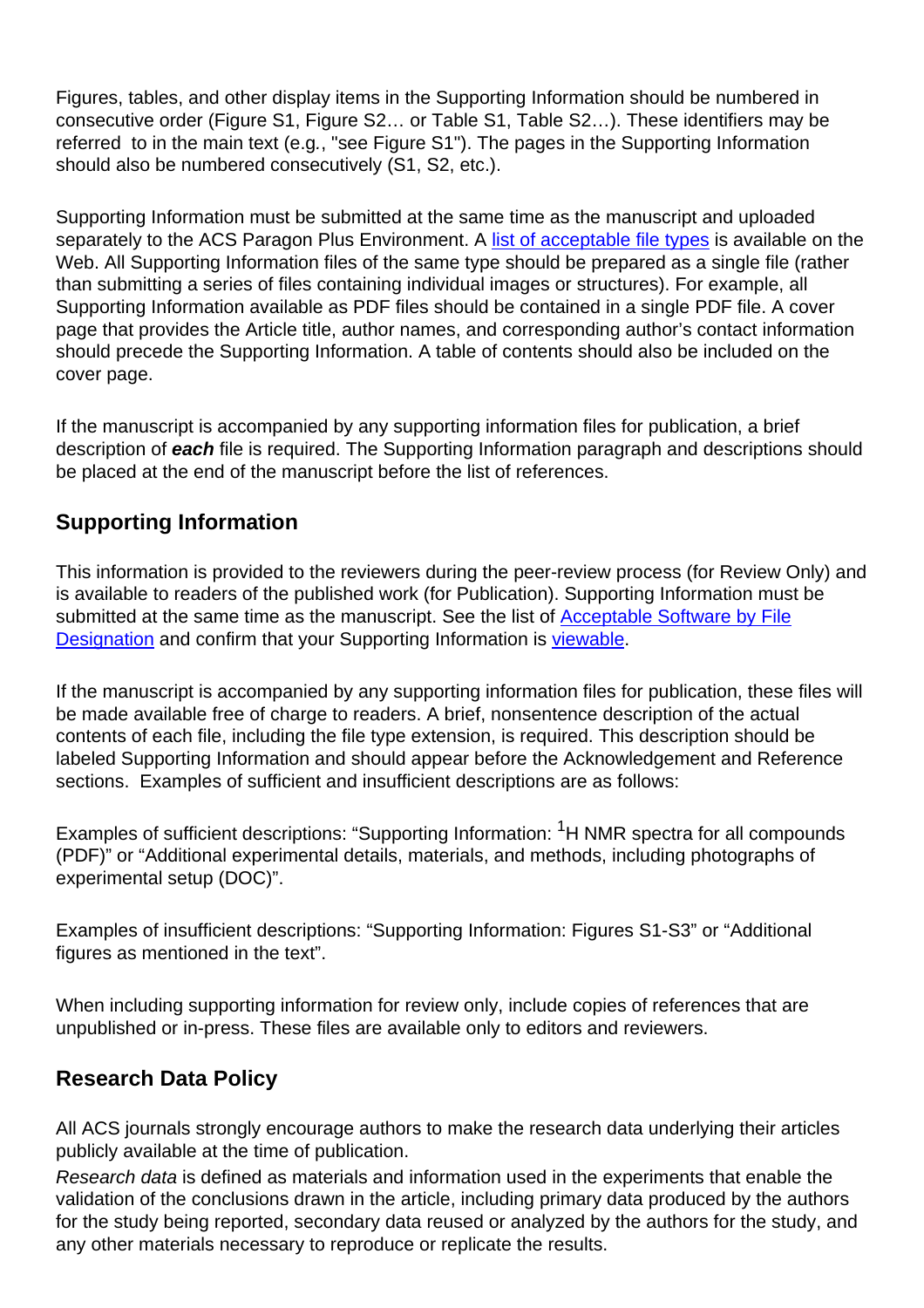The [ACS Research Data Policy](https://publish.acs.org/publish/data_policy) provides additional information on Data Availability Statements, Data Citation, and Data Repositories.

#### **Data Requirements**

Resources available on the [ACS Publishing Center](https://publish.acs.org/publish/) include the [ACS Math Style Sheet](http://pubsapp.acs.org/paragonplus/submission/acs_math-stylesheet.pdf) and [NMR](http://pubsapp.acs.org/paragonplus/submission/acs_nmr_guidelines.pdf) [Guidelines.](http://pubsapp.acs.org/paragonplus/submission/acs_nmr_guidelines.pdf)

#### **Language and Editing Services**

A well-written paper helps share your results most clearly. ACS Publications' [English Editing](https://authoringservices.acs.org/en/) [Service](https://authoringservices.acs.org/en/) is designed to help scientists communicate their research effectively. Our subject-matter expert editors will edit your manuscript for grammar, spelling, and other language errors so your ideas are presented at their best.

#### **Preparing Graphics**

The quality of illustrations in ACS journals and partner journals depends on the quality of the original files provided by the authors. Figures are not modified or enhanced by journal production staff. All graphics must be prepared and submitted in digital format.

Graphics should be inserted into the main body whenever possible. Please see Appendix 2 for additional information.

Any graphic (figure chart, scheme, or equation) that has appeared in an earlier publication should include a [credit line](https://pubs.acs.org/page/copyright/permissions_otherpub.html) citing the original source. Authors are responsible for [obtaining written](https://pubs.acs.org/page/copyright/permissions_otherpub.html) [permission](https://pubs.acs.org/page/copyright/permissions_otherpub.html) to re-use this material.

## **Figure and Illustration Services**

The impact of your research is not limited to what you can express with words. Tables and figures such as graphs, photographs, illustrations, diagrams, and other visuals can play a significant role in effectively communicating your findings. Our [Figures service](https://authoringservices.acs.org/en/figures/) generates publication-ready figures that conform to your chosen journal's specifications. This includes changes to file type, resolution, color space, font, scale, line weights, and layout (to improve readability and professional appearance).

# **Preparing for Submission**

Manuscripts, graphics, supporting information, and required forms, as well as manuscript revisions, must all be submitted in digital format through [ACS Paragon Plus](paragon_plus_journal_info?coden=langd5), which requires an ACS ID to log in. Registering for an ACS ID is fast, free, and does not require an ACS membership. Please refer to Appendix 1 for additional information on preparing your submission

#### **Prior Publication Policy**

Langmuir authors may deposit an initial draft of their manuscript in a preprint service such as [ChemRxiv](https://chemrxiv.org/), bioRxiv, arXiv, or the applicable repository for their discipline before the manuscript is accepted for publication in Langmuir. Authors may revise the preprint version of their manuscript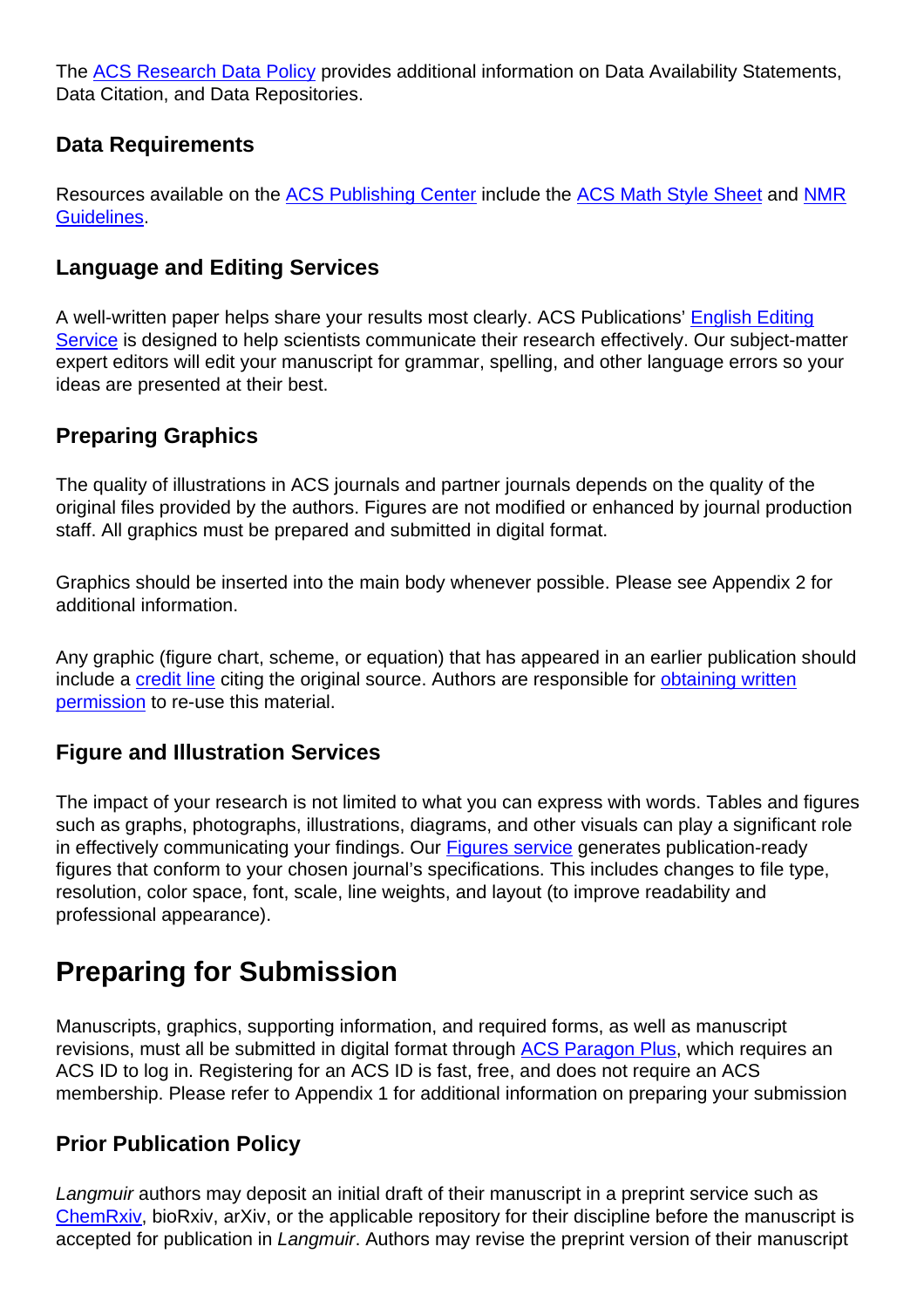up until a final acceptance decision has been issued. The Direct Journal Transfer feature of ChemRxiv is now available and can be used to submit posted preprints to Langmuir for editorial consideration and peer review.

Please note any use of a preprint server in the cover letter and include a link to the preprint, and as appropriate, state how the manuscript has been adjusted/updated between deposition and submission. All other prior/redundant publication is forbidden. Upon publication in Langmuir, authors should add a link from the preprint to the published article via the Digital Object Identifier (DOI). Some preprint servers, including ChemRxiv and bioRxiv, add this link for authors automatically after publication. For further

For the ACS Publications policy on theses and dissertations, [click here.](http://pubs.acs.org/pb-assets/acspubs/Migrated/dissertation.pdf)

# **Editorial Policies**

#### **Peer Review**

Manuscripts submitted to Langmuir undergo anonymous peer review. The reviewers are asked to comment on the manuscript's significance, originality, scope, technical quality, and relevance to interface science. The reviewers are also asked whether the claims made in the manuscript are fully supported with appropriate and reproducible data. The reviewers act only in an advisory capacity, however, and the final decision of whether to accept or reject a manuscript lies with the editor.

# **Additions and Corrections**

Additions and Corrections may be used to address important issues or correct errors and omissions of consequence that arise after publication of an article. They are not intended to report subsequent scientific progress or refinements, which often in part consist of reinterpreting previously published data. Additions and Corrections may be requested by the author(s) or initiated by the Editor after discussions with the corresponding author. All Additions and Corrections are subject to approval by the Editor, and minor corrections and additions will not be published. Readers who detect errors of consequence in the work of others should contact the corresponding author of that work.

Additions and Corrections must be submitted as new manuscripts via ACS Paragon Plus by the Corresponding Author for publication in the "Addition/Correction" section of the Journal. The corresponding author should obtain approval from all of the article coauthors prior to submitting an Addition and Correction, or provide evidence that such approval has been solicited. For proper formatting, see examples in a current issue of the Journal.

Addition/Corrections should consist of a submitted manuscript document file that contains the following information:

- The document title lines should include title, authors, affiliations and citation (including the DOI) of the original published manuscript.
- The submitted addition/correction manuscript file should contain text that explains exactly what is being corrected and why. A statement should also be included indicating whether the conclusions of the work have been affected, and if so in what way.
- All authors are deemed to be equally responsible for any errors. A statement of regret for the mistake may be included. Statements should not be included that attempt to assign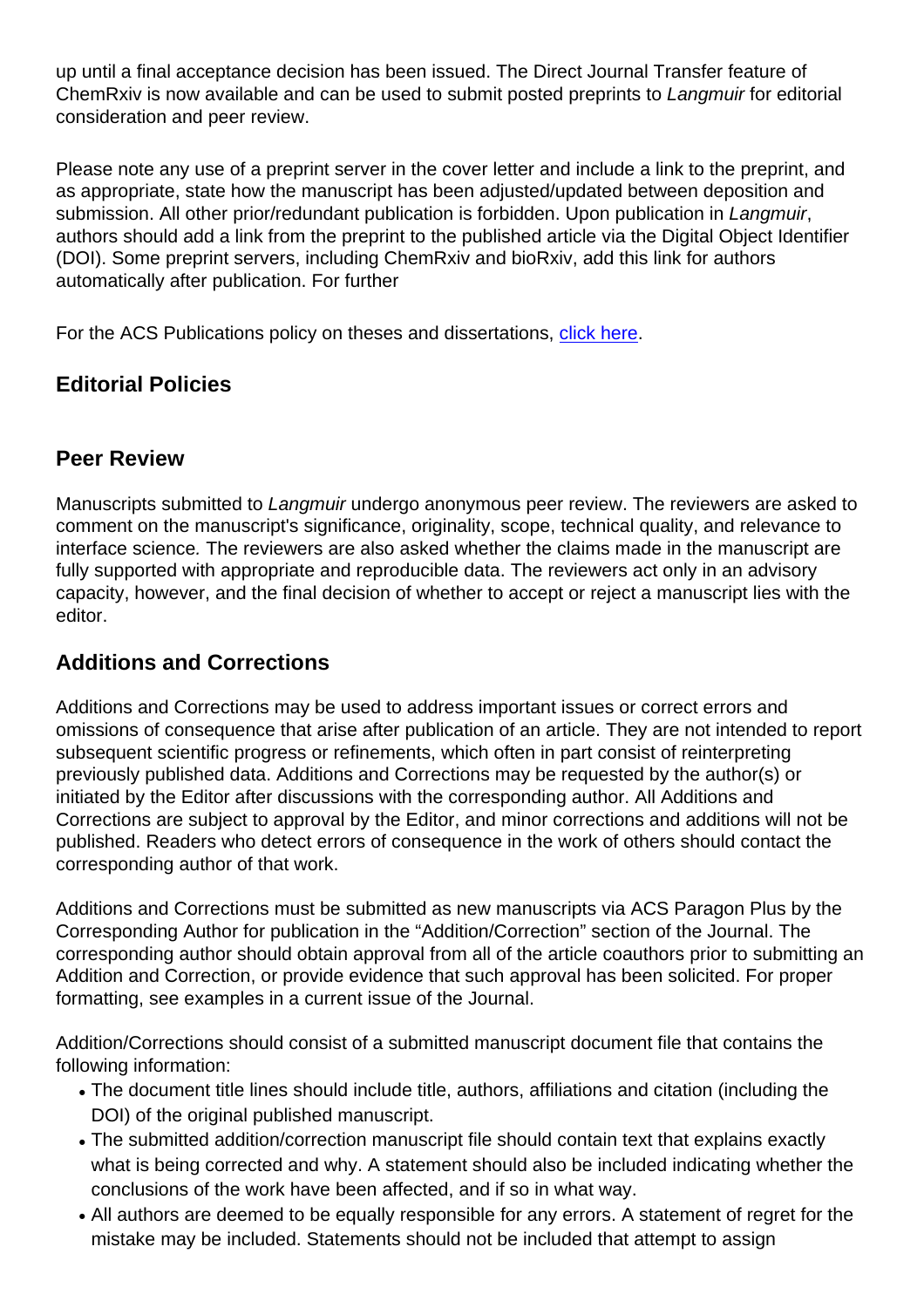responsibility for any errors or mistakes to any particular authors or persons.

• If graphics are being corrected, the manuscript file should contain the graphics, along with captions that clearly describe the contents of the figures. The figure(s) should be labeled with numbers consistent with the figure number(s) in the original paper that is (are) being corrected.

#### **Providing Potential Reviewer Names**

Please suggest six reviewers. Authors are encouraged to avoid suggesting reviewers from the authors' institutions. Do not suggest reviewers who may have a [real or perceived conflict of](https://pubs.acs.org/page/policy/ethics/index.html) [interest](https://pubs.acs.org/page/policy/ethics/index.html). Whenever possible, suggest academic email addresses rather than personal email addresses.

#### **Manuscript Transfer**

If your submission is declined for publication by this journal, the editors might deem your work to be better suited for another ACS Publications journal or partner journal and suggest that the authors consider transferring the submission. [Manuscript Transfer](https://pubs.acs.org/page/policy/manuscript_transfer/index.html) simplifies and shortens the process of submitting to another ACS journal or partner journal, as all the coauthors, suggested reviewers, manuscript files, and responses to submission questions are copied by ACS Paragon Plus to the new draft submission. Authors are free to accept or decline the transfer offer.

Note that each journal is editorially independent. Transferring a manuscript is not a guarantee that the manuscript will be accepted, as the final publication decision will belong to the editor of the next journal.

# **PRODUCTION AND PUBLICATION**

#### **Proofs via ACS Direct Correct**

Correction of the galley proofs is the responsibility of the Corresponding Author. The Corresponding Author of an accepted manuscript will receive e-mail notification and complete instructions when page proofs are available for review via [ACS Direct Correct](https://www.acs.org/content/acs/en/pressroom/newsreleases/2017/august/acs-publications-introducing-acs-direct-correct-to-improve-the-author-experience.html). Extensive or important changes on page proofs, including changes to the title or list of authors, are subject to review by the editor.

It is the responsibility of the Corresponding Author to ensure that all authors listed on the manuscript agree with the changes made on the proofs. Galley proofs should be returned within 48 hours in order to ensure timely publication of the manuscript.

#### **Publication Date and Patent Dates**

Accepted manuscripts will be published on the ACS Publications Web site as soon as page proofs are corrected and all author concerns are resolved. The first date on which the document is published on the Web is considered the publication date.

Publication of manuscripts on the Web may occur weeks in advance of the cover date of the issue of publication. Authors should take this into account when planning their patent and intellectual property activities related to a document and should ensure that all patent information is available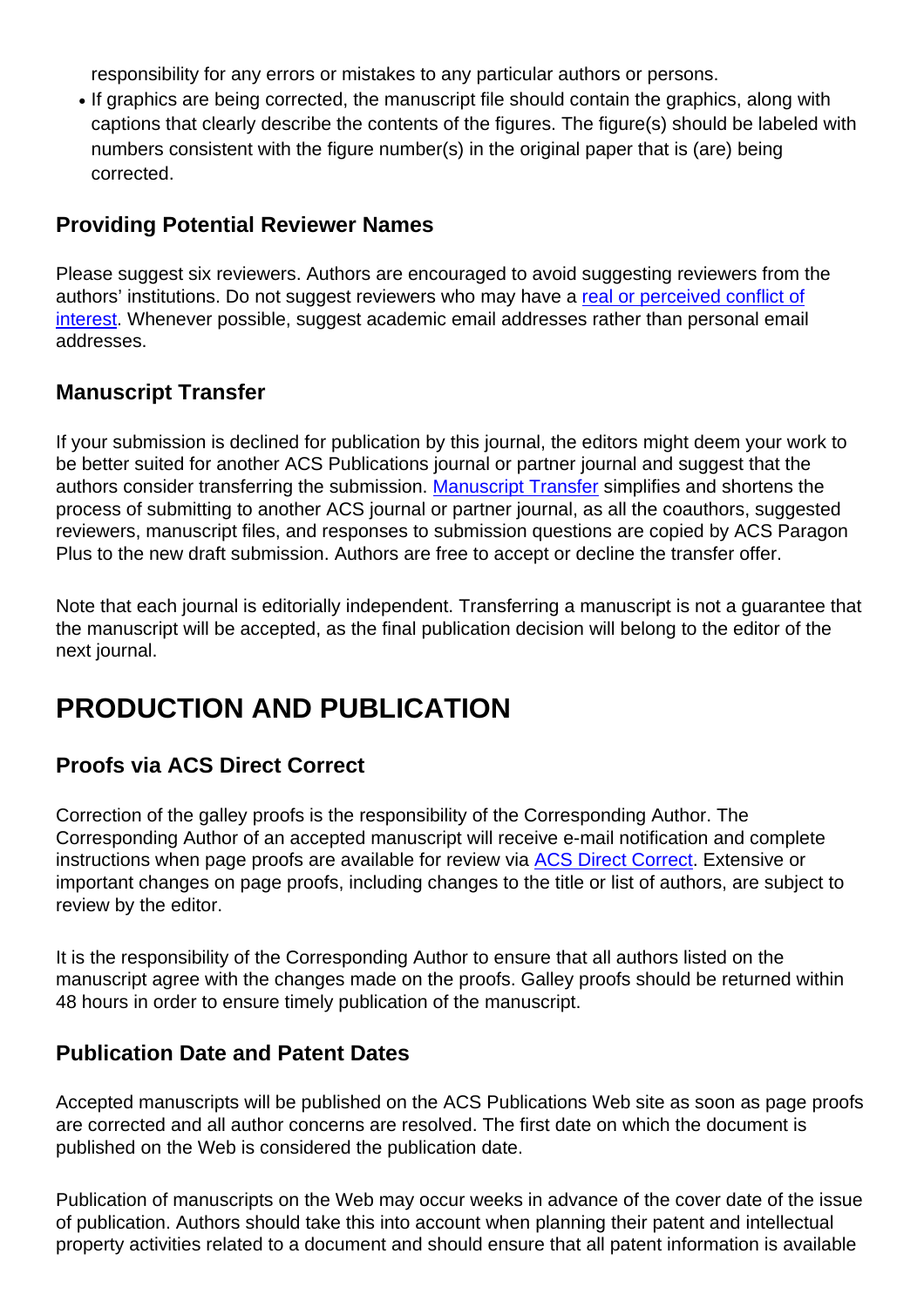at the time of first publication, whether ASAP or issue publication.

All articles published ahead of print receive a unique Digital Object Identifier (DOI) number, which is used to cite the manuscript before and after the paper appears in an issue. Additionally, any supplemental information submitted along with the manuscript will automatically be assigned a DOI and hosted on Figshare to promote open data discoverability and use of your research outputs.

## **ASAP Publication**

Manuscripts will be published on the "ASAP Articles" page on the web as soon as page proofs are corrected and all author concerns are resolved. ASAP publication usually occurs within a few working days of receipt of page proof corrections, which can be several weeks in advance of the cover date of the issue.

#### **Post-Publication Policies**

The American Chemical Society follows guidance from the [Committee on Publication Ethics](https://publicationethics.org/) (COPE) when considering any ethical concerns regarding a published article, Retractions, and Expressions of Concern.

#### **Additions and Corrections**

Additions and Corrections may be requested by the author(s) or initiated by the Editor to address important issues or correct errors and omissions of consequence that arise after publication of an article. All Additions and Corrections are subject to approval by the Editor, and should bring new and directly relevant information and corrections that fix scientific facts. Minor corrections and additions will not be published. Readers who detect errors of consequence in the work of others should contact the corresponding author of that work.

Additions and Corrections must be submitted as new manuscripts via ACS Paragon Plus by the Corresponding Author for publication in the "Addition/Correction" section of the Journal. The corresponding author should obtain approval from all coauthors prior to submitting or provide evidence that such approval has been solicited. The manuscript should include the original article title and author list, citation including DOI, and details of the correction.

#### **Retractions**

Articles may be retracted for scientific or ethical reasons and may be requested by the article author(s) or by the journal Editor(s), but are ultimately published at the discretion of the Editor. Articles that contain seriously flawed or erroneous data such that their findings and conclusions cannot be relied upon may be retracted in order to correct the scientific record. When an article is retracted, a notice of Retraction will be published containing information about the reason for the Retraction. The originally published article will remain online except in extraordinary circumstances (e.g. where deemed legally necessary, or if the availability of the published content poses public health risks).

#### **Expressions of Concern**

Expressions of Concern may be issued at the discretion of the Editor if: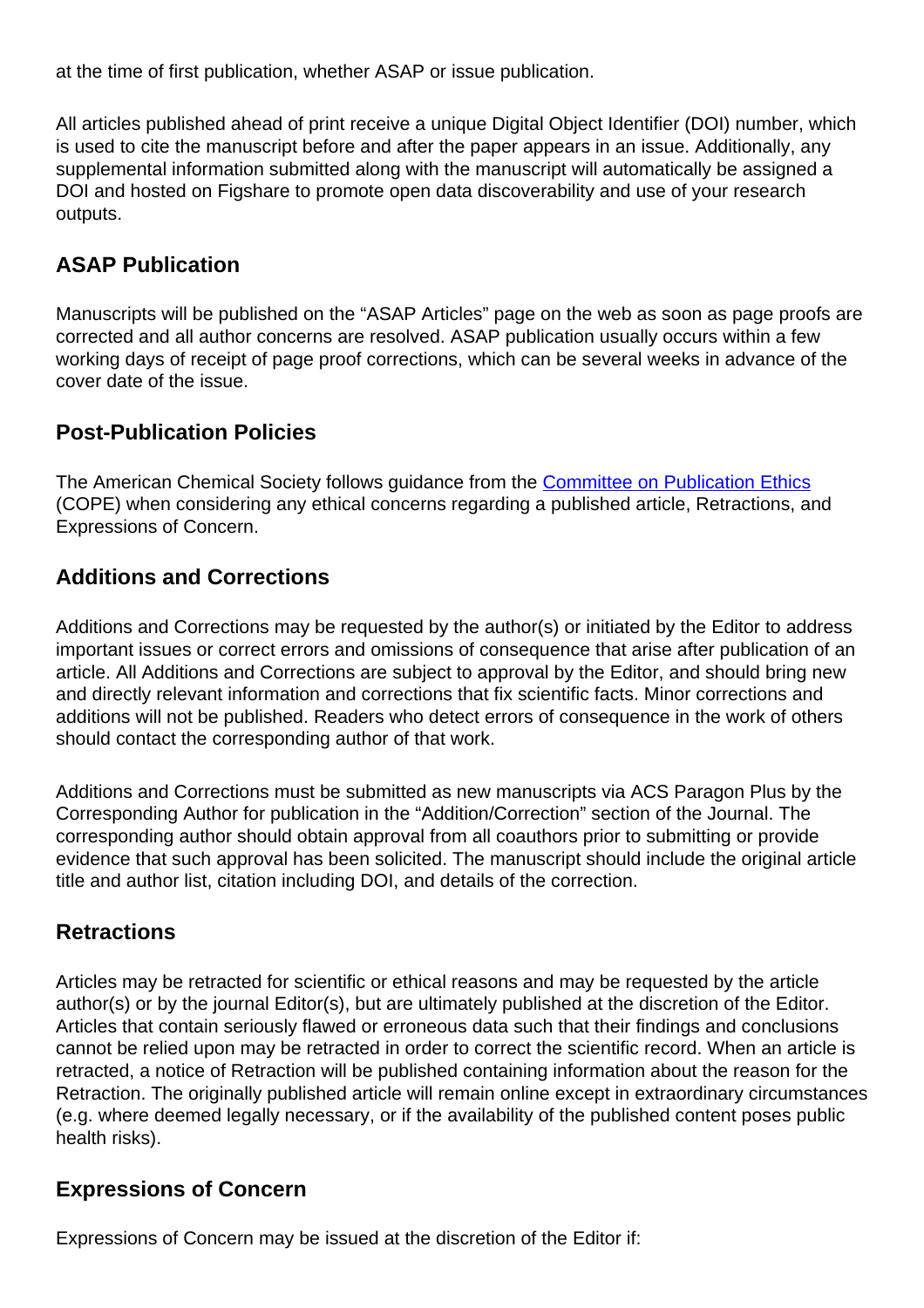- there is inconclusive evidence of research or publication misconduct by the authors;
- there is evidence that the findings are unreliable but the authors' institution will not investigate the case;
- an investigation into alleged misconduct related to the publication either has not been, or would not be, fair and impartial or conclusive;
- an investigation is underway but a judgment will not be available for a considerable time.

Upon completion of any related investigation, and when a final determination is made about the outcome of the article, the Expression of Concern may be replaced with a Retraction notice or Correction.

## **Sharing Your Published Article**

At ACS Publications, we know it is important for you to be able to share your peer reviewed, published work with colleagues in the global community of scientists. As sharing on sites known as scholarly collaboration networks (SCNs) is becoming increasingly prevalent in today's scholarly research ecosystem, we would like to remind you of the many ways in which you, a valued ACS author, can [share your published work](https://pubs.acs.org/page/policy/sharingguidelines).

Publishing open access makes it easy to share your work with friends, colleagues, and family members. In addition, ACS Publications makes it easy to share your newly published research with ACS Articles on Request (see below). Don't forget to promote your research and related data on social media, at conferences, and through scholarly communication networks. Increase the impact of your research using the following resources: [Altmetrics,](http://axial.acs.org/2016/12/16/acs-altmetric-scores/) [Figshare](https://figshare.com/), [ACS Certified Deposit](https://pubs.acs.org/page/4authors/certified.html)

## **E-Prints**

When your article is published in an ACS journal or partner journal, corresponding authors are provided with a link that offers up to 50 free digital prints of the final published work. This link is valid for the first 12 months following online publication, and can be shared via email or an author's website. After one year, the access restrictions to your article will be lifted, and you can share the [Articles on Request](http://pubs.acs.org/page/policy/articlesonrequest/index.html) URL on social media and other channels. To access all your Articles on Request links, log in to your ACS Publishing Center account and visit the "My Published Manuscripts" page.

#### **Reprints**

[Article](https://pubstore.acs.org/reprints.html), [journal](https://pubstore.acs.org/journals.html), and [commercial](https://helpfaqs.acs.org/2011/05/04/ordering-commercial-reprints-for-acs-articles) reprints are available to order.

# **Appendix 1: PREPARING FOR SUBMISSION**

We've developed ACS' publishing and editorial policies in consultation with the research communities that we serve, including authors and librarians. Browse our policies below to learn more.

#### **Ethical Guidelines**

ACS editors have provided [Ethical Guidelines](https://pubs.acs.org/page/policy/ethics/index.html) for persons engaged in the publication of chemical research—specifically, for editors, authors, and reviewers. Each journal also has a specific [policy](https://pubs.acs.org/page/policy/prior/index.html)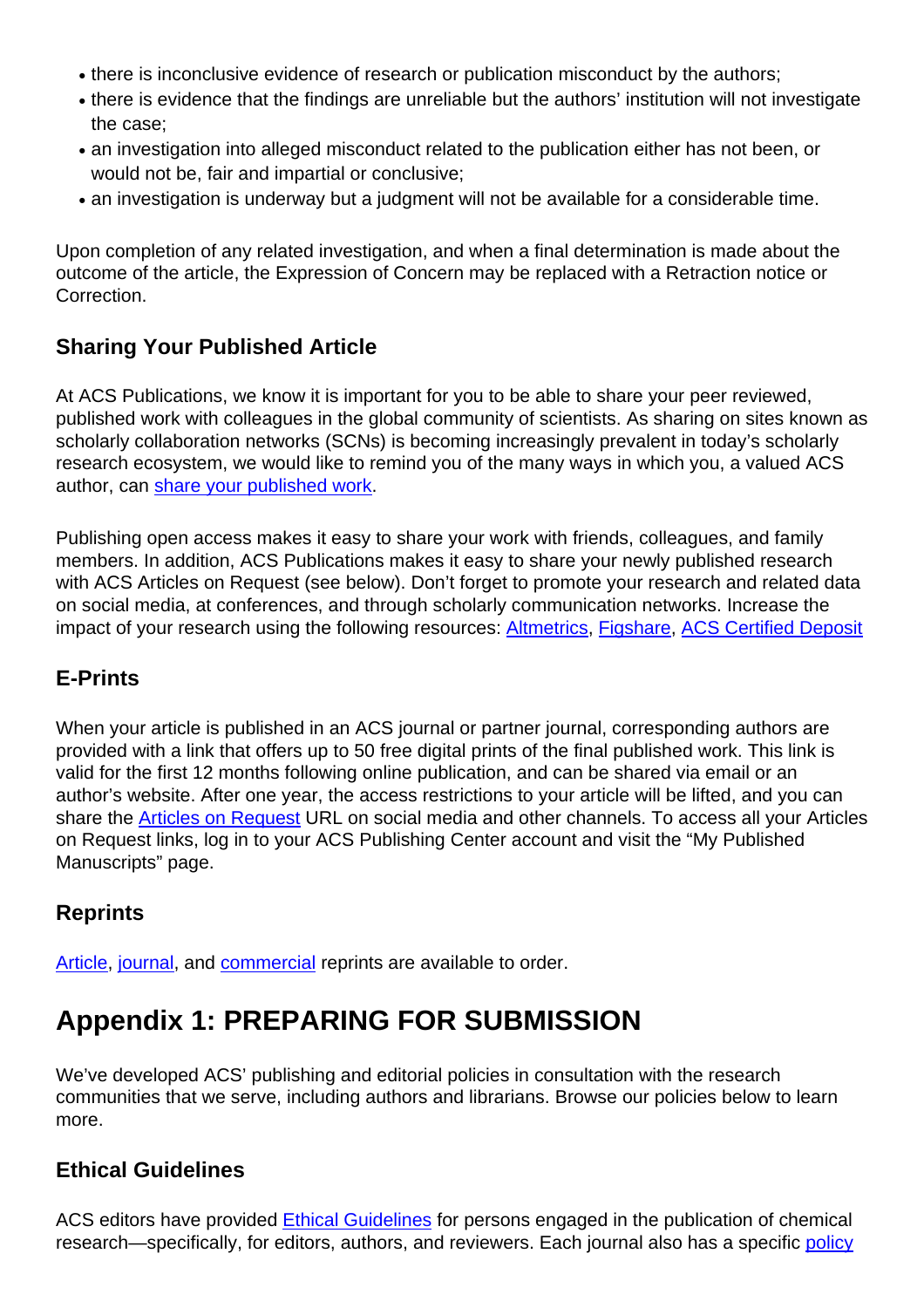#### **Safety Considerations**

Authors must emphasize any unexpected, new, and/or significant hazards or risks associated with the reported work. This information should be in the Experimental Section of a full article and included in the main text of a letter. Statement examples can be found in the [Safety](https://pubs.acs.org/pb-assets/documents/policy/Safety_Statement_Style_Sheet.pdf) [Statement](https://pubs.acs.org/pb-assets/documents/policy/Safety_Statement_Style_Sheet.pdf) [Style Sheet](https://pubs.acs.org/pb-assets/documents/policy/Safety_Statement_Style_Sheet.pdf) and additional information on communicating safety information from the ACS Guide to Scholarly Communication [is freely available here](https://pubsapp.acs.org/paragonplus/submission/ACS_Guide_to_Scholarly_Communication_1.3_Communicating_Safety_Information.pdf).

#### **Conflict of Interest Disclosure**

A statement describing any financial conflicts of interest or lack thereof is published in each ACS journal and partner journal article.

During the submission process, the Corresponding Author must provide a statement on behalf of all authors of the manuscript, describing all potential sources of bias, including affiliations, funding sources, and financial or management relationships, that may constitute conflicts of interest. If the manuscript is accepted, the statement will be published in the final article.

If the manuscript is accepted and no conflict of interest has been declared, the following statement will be published in the final article: "The authors declare no competing financial interest."

#### **Plagiarism**

In publishing only original research, ACS is committed to deterring plagiarism, including selfplagiarism. ACS Publications uses CrossCheck's iThenticate software to screen submitted manuscripts for similarity to published material. Note that your manuscript may be screened during the submission process.

Further information about plagiarism can be found in Part B of the **[Ethical Guidelines to Publication](https://pubs.acs.org/userimages/ContentEditor/1218054468605/ethics.pdf)** [of Chemical Research](https://pubs.acs.org/userimages/ContentEditor/1218054468605/ethics.pdf). See also the [press release](https://www.acs.org/content/acs/en/pressroom/newsreleases/2013/october/acs-implements-crosscheck-plagiarism-screening.html) regarding ACS' participation in the CrossCheck initiative.

#### **Author List and Coauthor Notification**

Authors are required to obtain the consent of all their coauthors prior to submitting a manuscript. The submitting author accepts the responsibility of notifying all coauthors that the manuscript is being submitted.

If any change in authorship is necessary after a manuscript has been submitted, the Corresponding Author must e-mail a signed letter to the Editor-in-Chief confirming that all of the original coauthors have been notified and have agreed to the change. If the change involves the removal of a coauthor's name, the Corresponding Author must, in addition, arrange for the coauthor involved to e-mail a separate signed letter to the Editor-in-Chief consenting to the change. No changes in the author list will be permitted after a manuscript has been accepted.

To expediate the processing of your manuscript, please format your author and affiliation information according the guidelines in this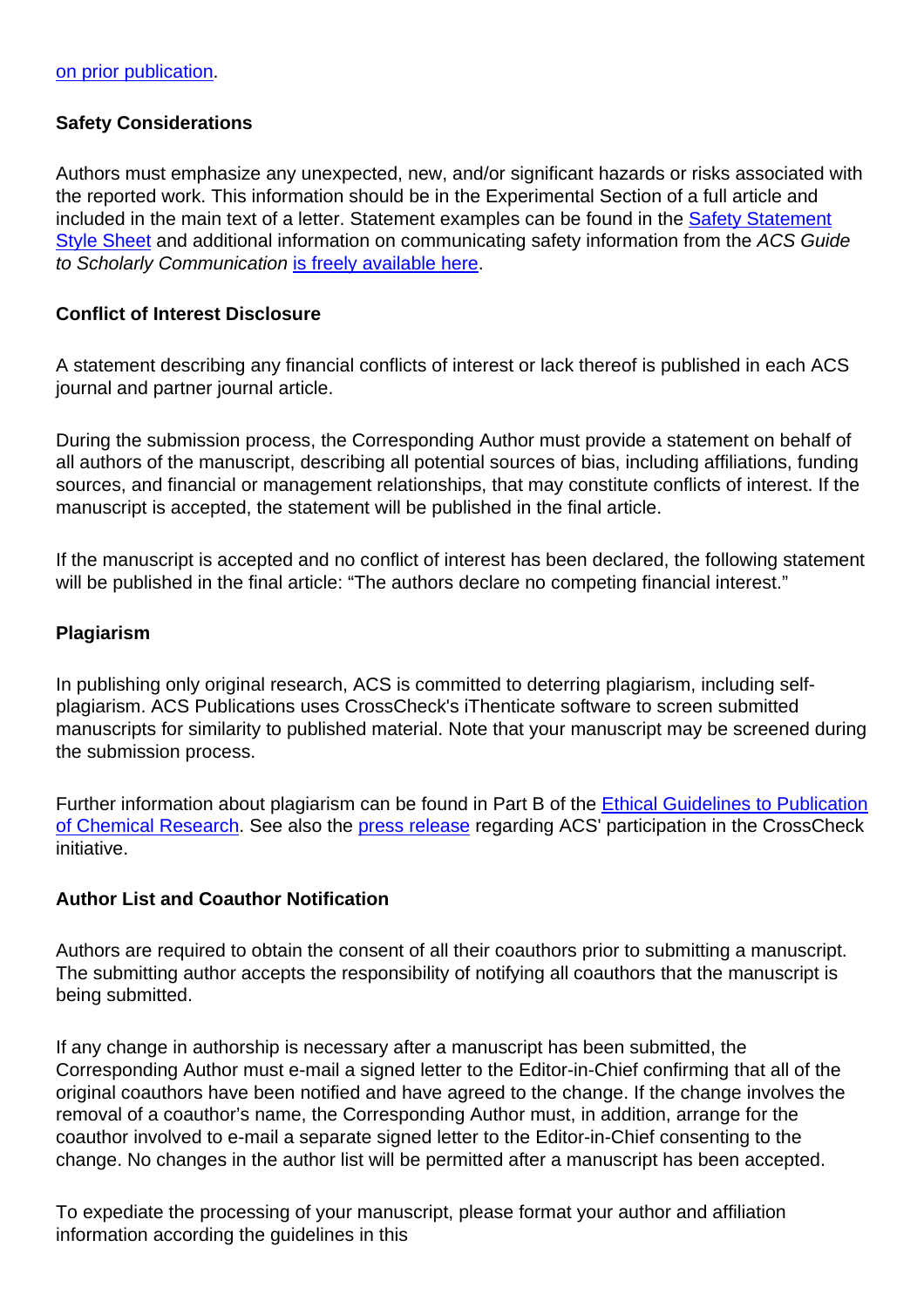During manuscript submission, the submitting author must provide contact information (full name, email address, institutional affiliation, and mailing address) for all of the coauthors. Because all of the author names are automatically imported into the electronic [Journal Publishing Agreement](https://pubs.acs.org/page/copyright/journals/jpa_index.html), the names must be entered into ACS Paragon Plus. (Note that coauthors are not required to register in ACS Paragon Plus.)

#### **Patent Activities and Intellectual Property**

Authors are responsible for ensuring that all patent activities and intellectual property issues are satisfactorily resolved prior to first publication (ASAP or in issue). Acceptance and publication will not be delayed for pending or unresolved issues of this nature.

#### **Open Researcher and Contributor ID (ORCID)**

Authors submitting manuscript revisions are required to provide their own personal, validated ORCID iD before completing the submission, if an ORCID iD is not already associated with their ACS Paragon Plus user profiles. This ID may be provided during original manuscript submission or when submitting the manuscript revision. All authors are strongly encouraged to register for an ORCID iD, a unique researcher identifier. The ORCID iD will be displayed in the published article for any author on a manuscript who has a validated ORCID iD associated with ACS when the manuscript is accepted.

ORCID iDs should not be typed into the manuscript. ACS publishes only those ORCID iDs that have been properly verified and linked **before the manuscript is accepted**. After your ORCID iD is linked, it will be displayed automatically in all subsequently accepted manuscripts for any/all ACS journals. We do not publish ORCID iDs provided during proof review or via other communications after a manuscript is accepted for publication.

With an ORCID iD, you can create a profile of your research activities to distinguish yourself from other researchers with similar names, and make it easier for your colleagues to find your publications. If you do not yet have an ORCID iD, or you wish to associate your existing ORCID iD with your ACS Paragon Plus account, you may do so by clicking on "Edit Your Profile" from your ACS Paragon Plus account homepage and following the ORCID-related links. Learn more at [www.orcid.org](http://www.orcid.org).

#### **Copyright and Permissions**

To obtain forms and guidelines for copyright transfer, obtaining permissions from copyright owners, and to explore a Copyright Learning Module for chemists, click [here](https://pubs.acs.org/page/copyright/index.html).

#### **Funder Reporting Requirement**

Authors are [required to report funding sources](https://pubs.acs.org/page/4authors/funder_options.html) and grant/award numbers. Enter **ALL** sources of funding for **ALL** authors in **BOTH** the Funder Registry Tool in ACS Paragon Plus and in your manuscript to meet this requirement.

## **Open Access Compliance**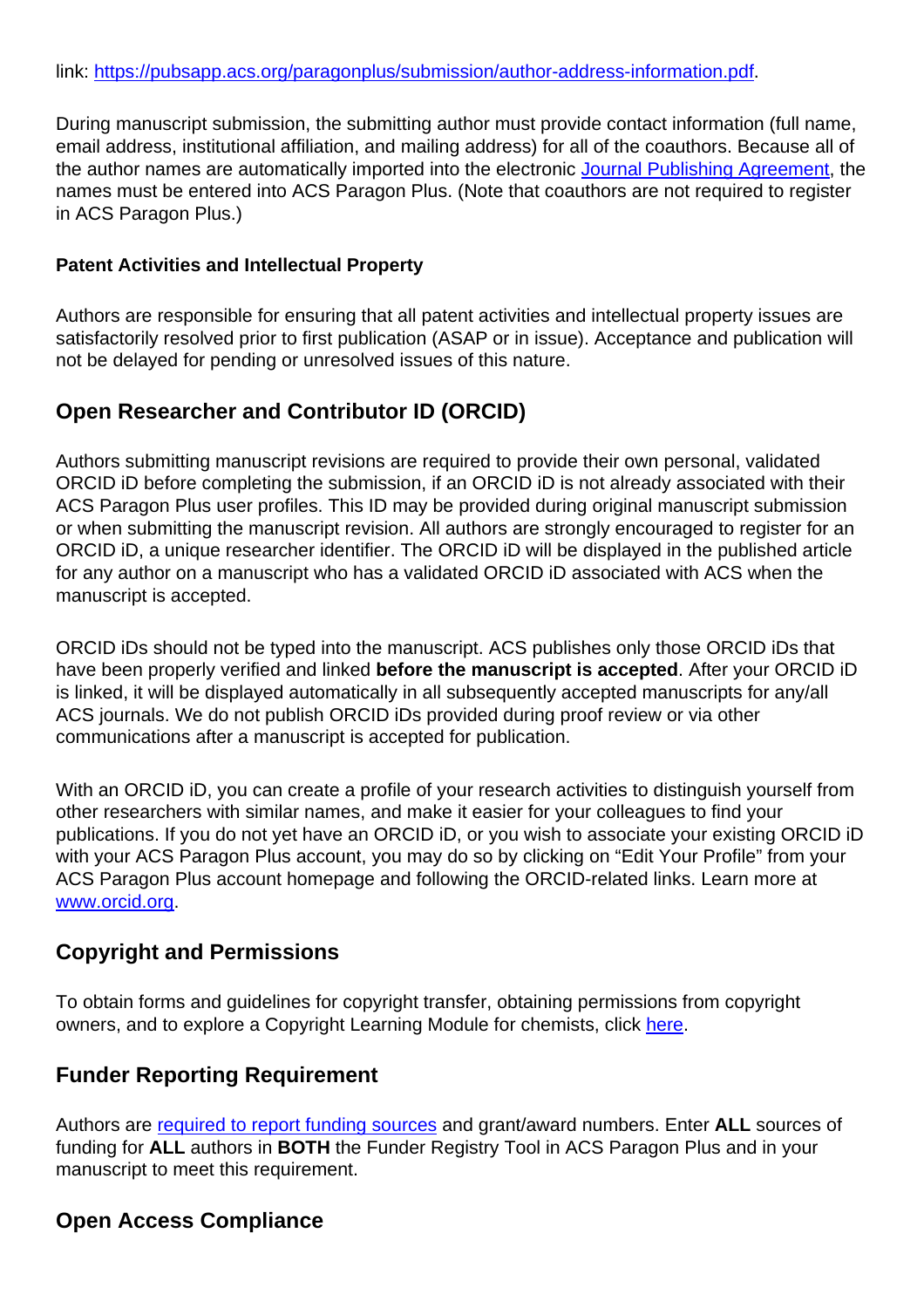ACS offers options by which authors can fulfill the requirements for open access and deposition into repositories for funded research. Visit our ACS Open Science site to see [how to fulfill](https://acsopenscience.org/open-access/funding/) [requirements for specific funders](https://acsopenscience.org/open-access/funding/) and to find out if you are eligible to publish under a [Read +](https://acsopenscience.org/read-publish-agreements/) [Publish agreement](https://acsopenscience.org/read-publish-agreements/) between ACS and your institution. You can also find out more about [Open](https://pubs.acs.org/page/policy/nih/index.html) [Access Compliance](https://pubs.acs.org/page/policy/nih/index.html) and [ACS Open Science initiatives](https://acsopenscience.org/).

# **Appendix 2: Preparing Graphics**

# **Resolution**

Digital graphics pasted into manuscripts should have the following minimum resolutions:

- Black and white line art, 1200 dpi
- Grayscale art, 600 dpi
- Color art, 300 dpi

#### **Size**

Graphics must fit a one- or two-column format. Single-column graphics can be sized up to 240 points wide (3.33 in.) and double-column graphics must be sized between 300 and 504 points (4.167 in. and 7 in.). The maximum depth for all graphics is 660 points (9.167 in.) including the caption (allow 12 pts. For each line of caption text). Lettering should be no smaller than 4.5 points in the final published format. The text should be legible when the graphic is viewed full-size. Helvetica or Arial fonts work well for lettering. Lines should be no thinner than 0.5 point.

## **Color**

Color may be used to enhance the clarity of complex structures, figures, spectra, and schemes, etc., and color reproduction of graphics is provided at no additional cost to the author. Graphics intended to appear in black and white or grayscale should not be submitted in color.

## **Type of Graphics**

#### **Table of Contents (TOC)/Abstract Graphic**

Consult the Guidelines for [Table of Contents/Abstract Graphics](https://pubs.acs.org/paragonplus/submission/toc_abstract_graphics_guidelines.pdf) for specifications.

#### **Figures**

A caption giving the figure number and a brief description must be included below each figure. The caption should be understandable without reference to the text. It is preferable to place any key to symbols used in the artwork itself, not in the caption. Ensure that any symbols and abbreviations used in the text agree with those in the artwork.

#### **Charts**

Charts (groups of structures that do not show reactions) may have a brief caption describing their contents.